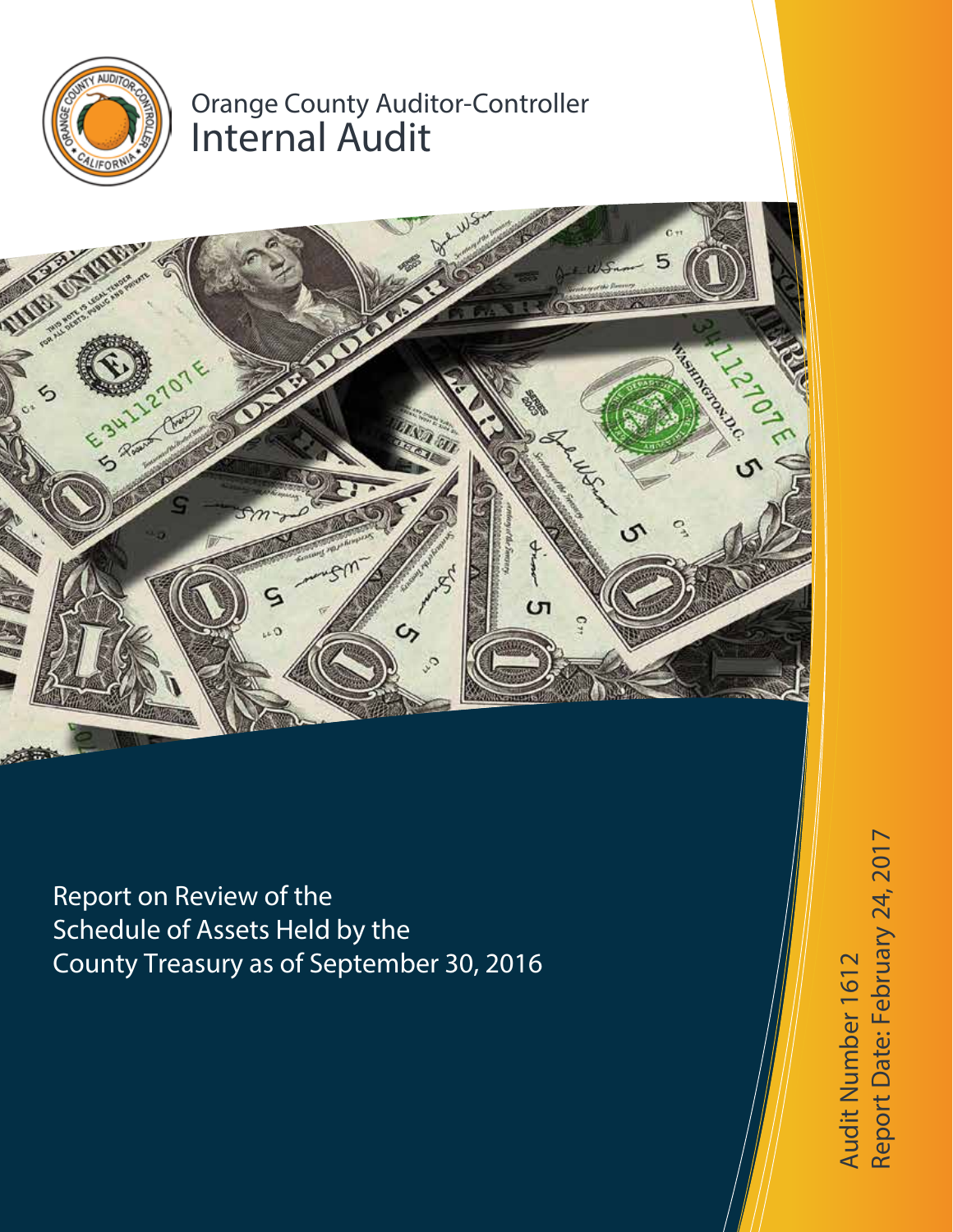

# **Eric H. Woolery, CPA Orange County Auditor‐Controller**

**Toni Smart, CPA Scott Suzuki, CPA, CIA, CISA Carol Swe, CPA, CIA Michael Steinhaus, CPA, CGMA Scott Kim, CPA**

**Director, Internal Audit Assistant Director Senior Audit Manager Audit Manager I**

**Audit Manager I**

**12 Civic Center Plaza, Room 200 Santa Ana, CA 92701**

Auditor-Controller Web Site www.ac.ocgov.com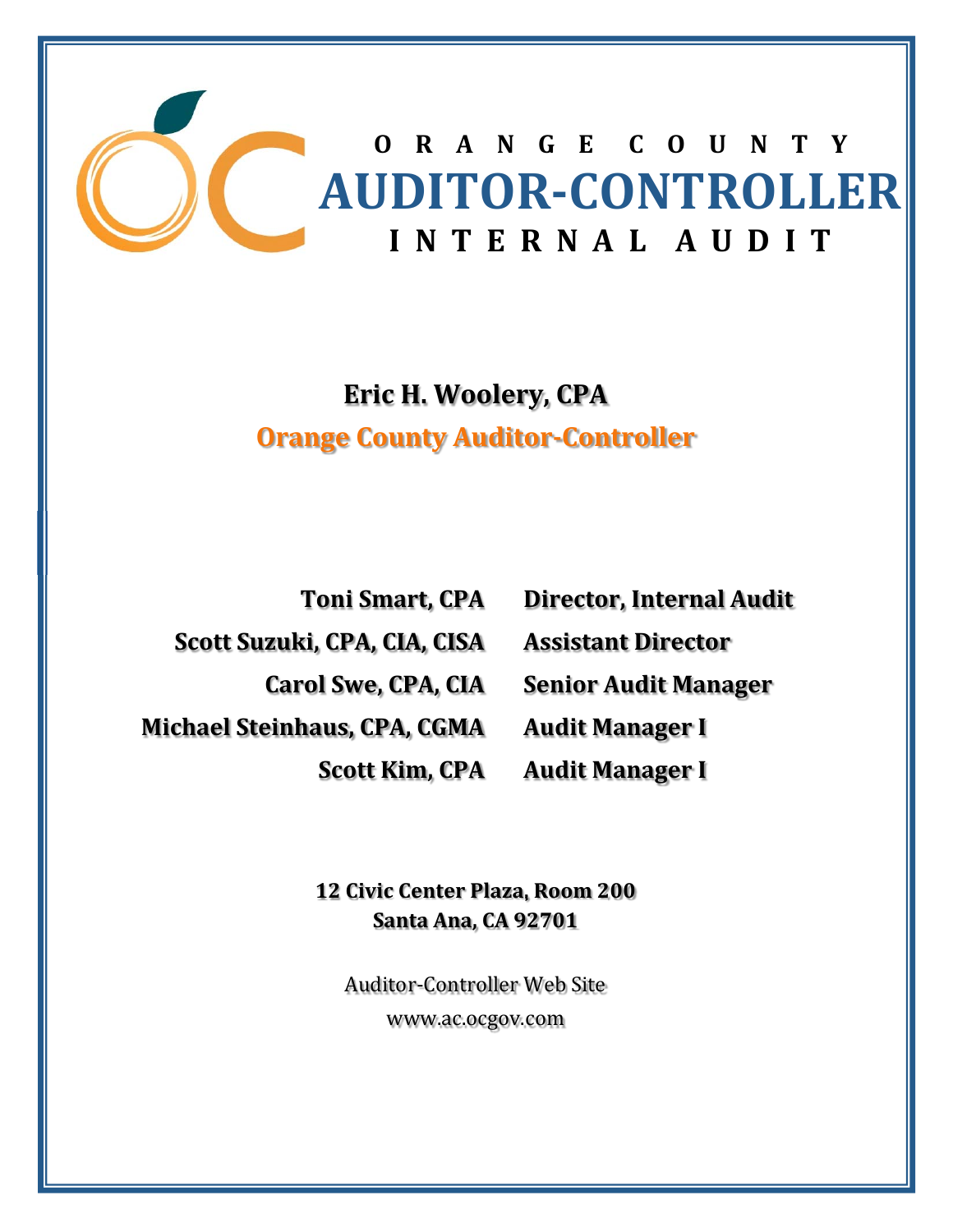

# **ERIC H. WOOLERY, CPA**

AUDITOR-CONTROLLER

# **Transmittal Letter**



**Audit No. 1612** 

# **February 24, 2017**

**TO:** Members, Board of Supervisors Chairwoman Michelle Steel, 2nd District Supervisor Vice Chair Andrew Do, 1st District Supervisor Supervisor Todd Spitzer, 3rd District Supervisor Shawn Nelson, 4th District Supervisor Lisa A. Bartlett, 5th District

### **SUBJECT:** Report on Review of the Schedule of Assets Held by the County Treasury as of September 30, 2016

We have completed our Report on Review of the Schedule of Assets Held by the County Treasury as of September 30, 2016. Our final report is attached for your review.

I submit an **Audit Status Report** quarterly to the Audit Oversight Committee (AOC) and a quarterly report to the Board of Supervisors (BOS) where I detail any critical and significant audit findings released in reports during the prior quarter and the implementation status of audit recommendations as disclosed by our Follow-Up Audits. Although there were no findings noted during this review, the results will be included in future status reports to the AOC and BOS.

Toni Smart, CPA, Director Auditor-Controller Internal Audit Division

# **Attachments**

Other recipients of this report: Members, Audit Oversight Committee Members, Treasury Oversight Committee Eric H. Woolery, Auditor-Controller Shari L. Freidenrich, Treasurer-Tax Collector Frank Kim, County Executive Officer Michelle Aguirre, Chief Financial Officer JC Squires, Financial Manager, Treasurer-Tax Collector - Treasury Jennifer Han, Accounting/Compliance Manager, Treasurer-Tax Collector - Treasury Claire Moynihan, Director, Central Accounting Operations, Auditor-Controller Foreperson, Grand Jury Robin Stieler, Clerk of the Board of Supervisors Macias Gini & O'Connell LLP, County External Auditor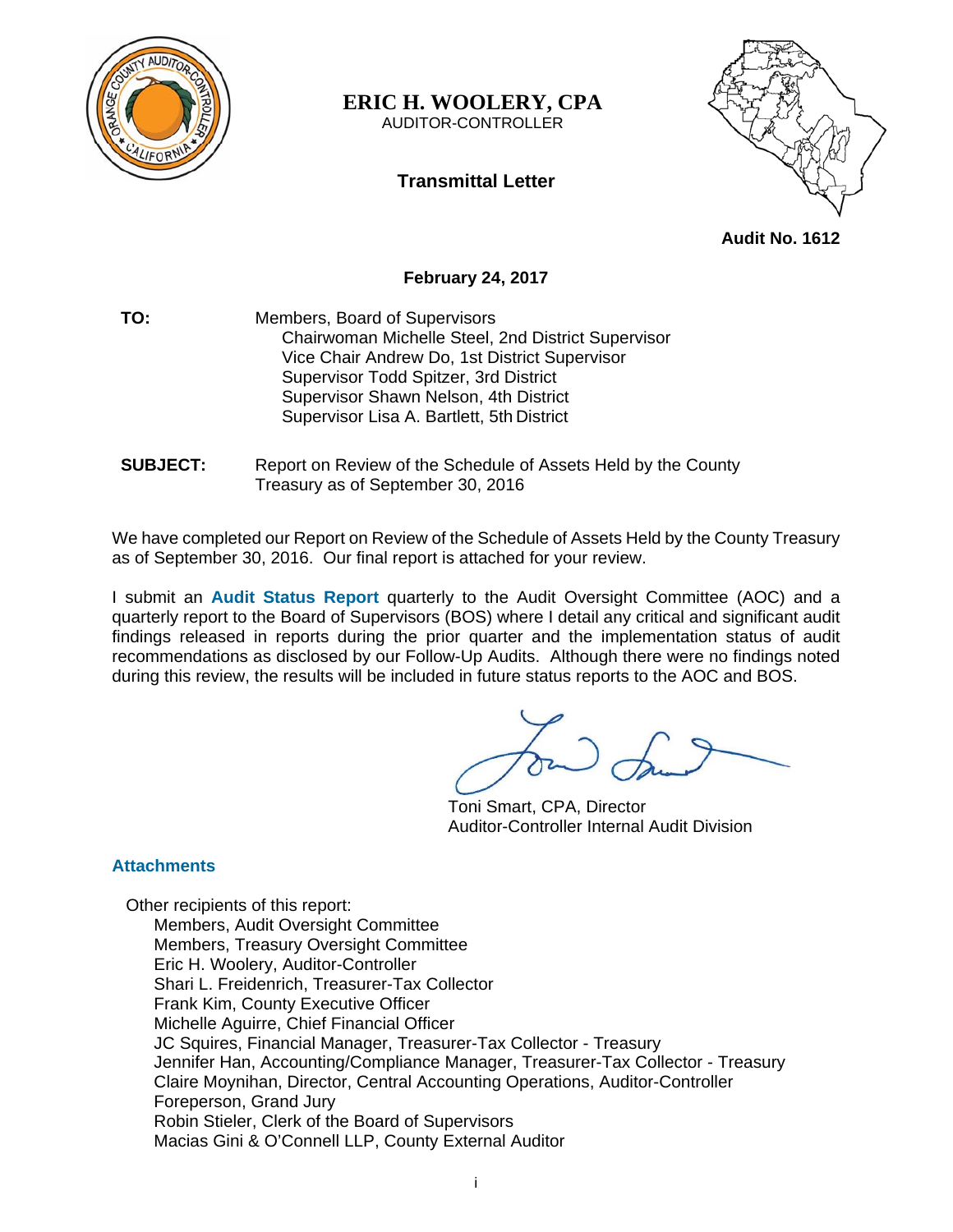

# *Report on Review of the Schedule of Assets Held by the County Treasury Audit No. 1612*

**As of September 30, 2016**

| <b>Transmittal Letter</b>                                               |   |
|-------------------------------------------------------------------------|---|
| <b>Independent Accountant's Review Report</b>                           |   |
| Schedule of Assets Held by the County Treasury as of September 30, 2016 | 3 |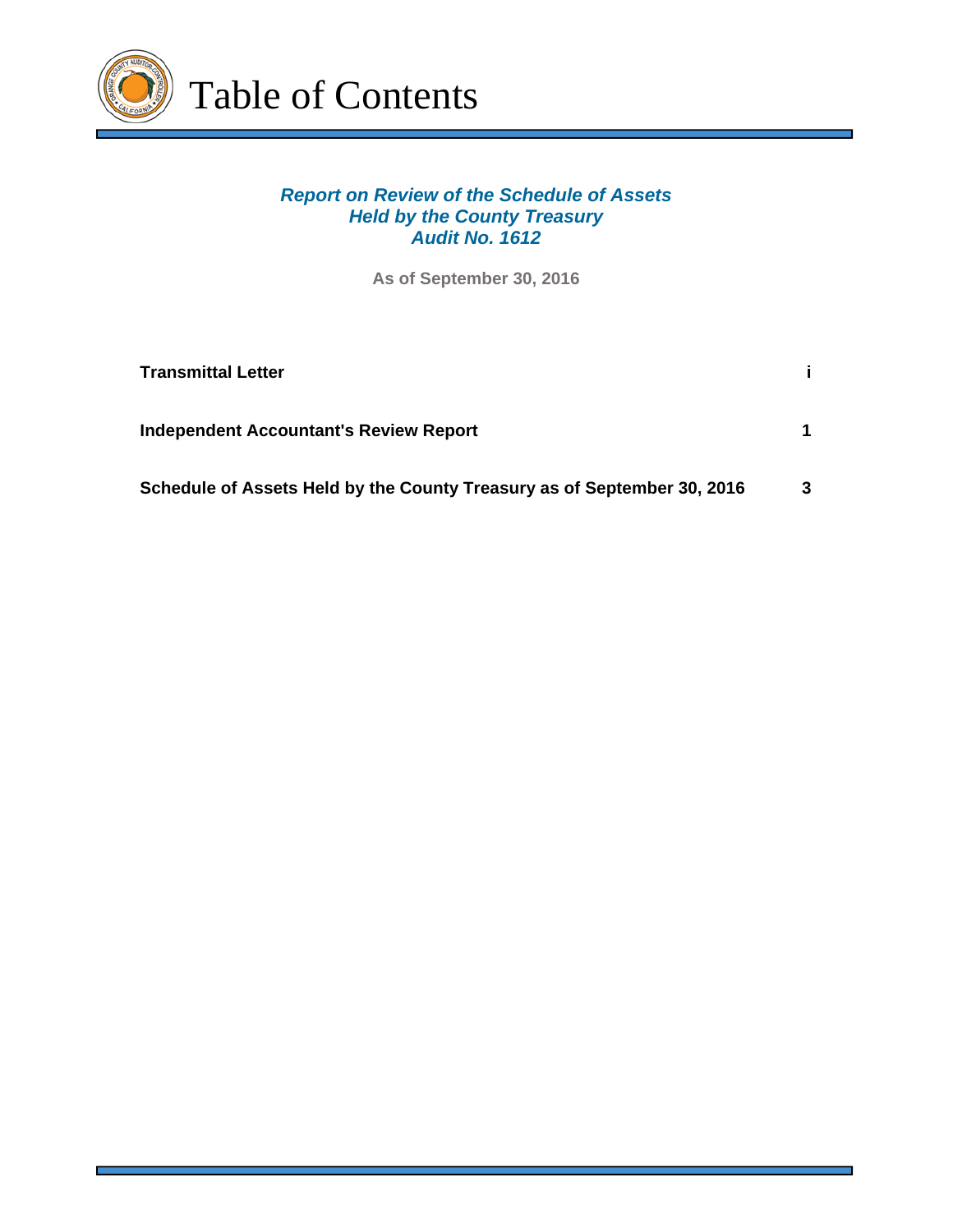

# **Independent Accountant's Review Report**

The Honorable Board of Supervisors County of Orange, California

We have reviewed the accompanying Schedule of Assets Held by the County Treasury—Modified Cash-Basis (financial schedule) of the County of Orange, California, as of September 30, 2016, pursuant to Government Code Section 26920(a). A review includes primarily applying analytical procedures to management's financial data and making inquiries of department management. A review is substantially less in scope than an audit, the objective of which is the expression of an opinion regarding the financial schedule as a whole. Accordingly, we do not express such an opinion.

### *Management's Responsibility for the Financial Schedule*

Management is responsible for the preparation and fair presentation of this financial schedule in accordance with the modified cash-basis of accounting; this includes determining that the basis of accounting the County Treasury uses for financial reporting is an acceptable basis for the preparation of financial schedules in the circumstances. Management is also responsible for the design, implementation, and maintenance of internal control relevant to the preparation and fair presentation of financial statements that are free from material misstatement, whether due to fraud or error.

#### *Accountant's Responsibility*

Our responsibility is to conduct the review engagement in accordance with Statements on Standards for Accounting and Review Services promulgated by the Accounting and Review Services Committee of the AICPA. Those standards require us to perform procedures to obtain limited assurance as a basis for reporting whether we are aware of any material modifications that should be made to the financial schedule for it to be in accordance with the basis of accounting principles generally accepted in the United States of America. We believe that the results of our procedures provide a reasonable basis for our conclusion.

#### *Accountant's Conclusion*

Based on our review, except for the issue noted in the Known Departure from Modified Cash-Basis of Accounting paragraph, we are not aware of any material modifications that should be made to the accompanying financial schedule in order for it to be in accordance with the modified cash-basis of accounting.

#### *Know Departure from Modified Cash-Basis of Accounting*

The financial schedule is prepared in accordance the modified cash-basis of accounting, which is a basis of accounting other than accounting principles generally accepted in the United States of America. Receipts are recognized when received by the Treasurer; disbursements are recognized when paid by the bank; and the value of investments is stated at fair value. The modified cashbasis of accounting requires that financial statements include adequate disclosures. Management has elected to omit all disclosures ordinarily included in a financial schedule prepared on the modified cash-basis of accounting. If the omitted disclosures were included in the financial statement, they might influence the users' conclusions about the County Treasury's assets.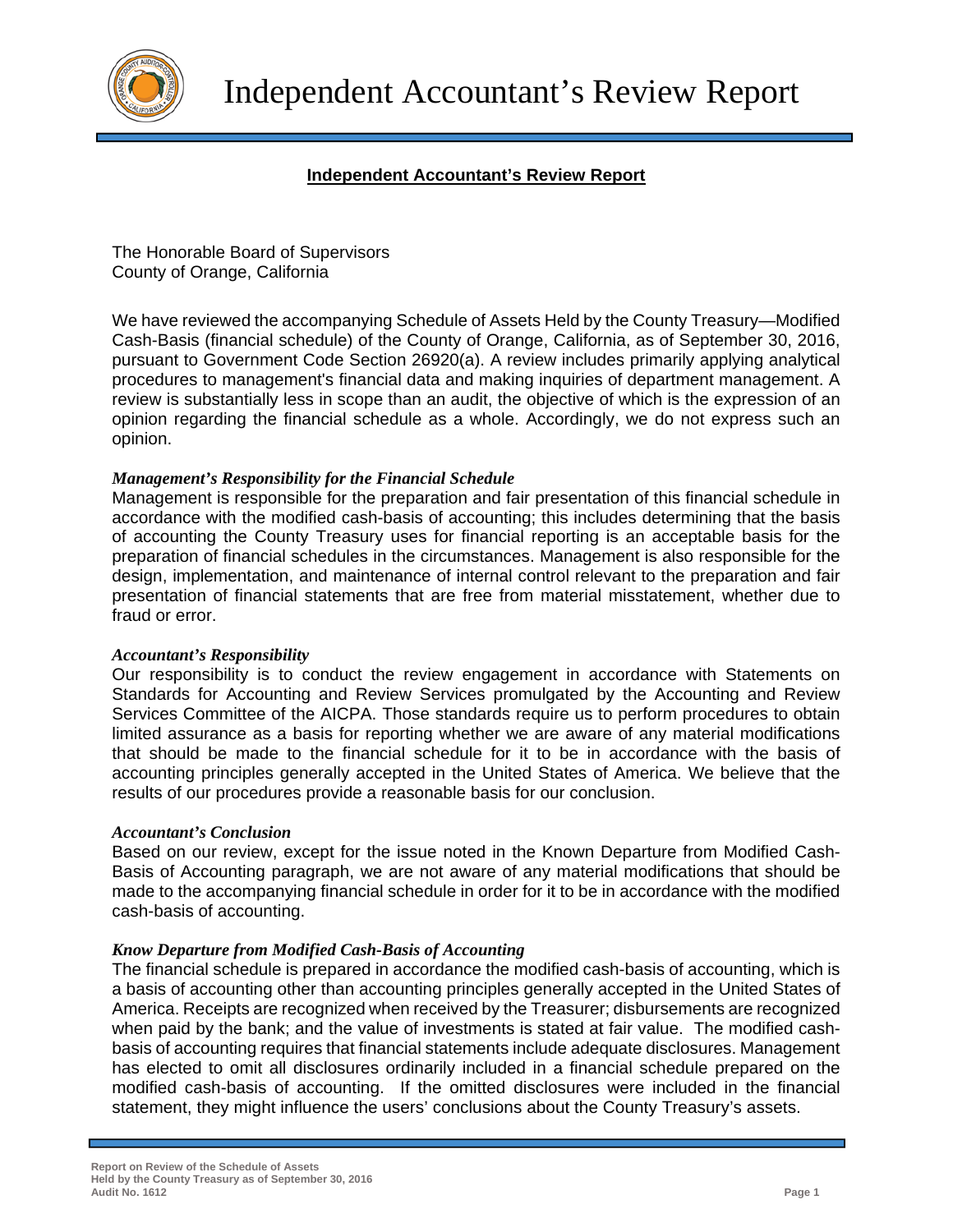

## *Other Matter*

This report is intended solely for the information and use of the Board of Supervisors and the management of the Orange County Auditor-Controller. However, this report is a matter of public record and its distribution is not limited.

While performing this review, we noted one internal control matter that we will report to Treasury management in a separate Management Letter.

Toni Smart, CPA, Director Auditor-Controller Internal Audit Division

**February 24, 2017**